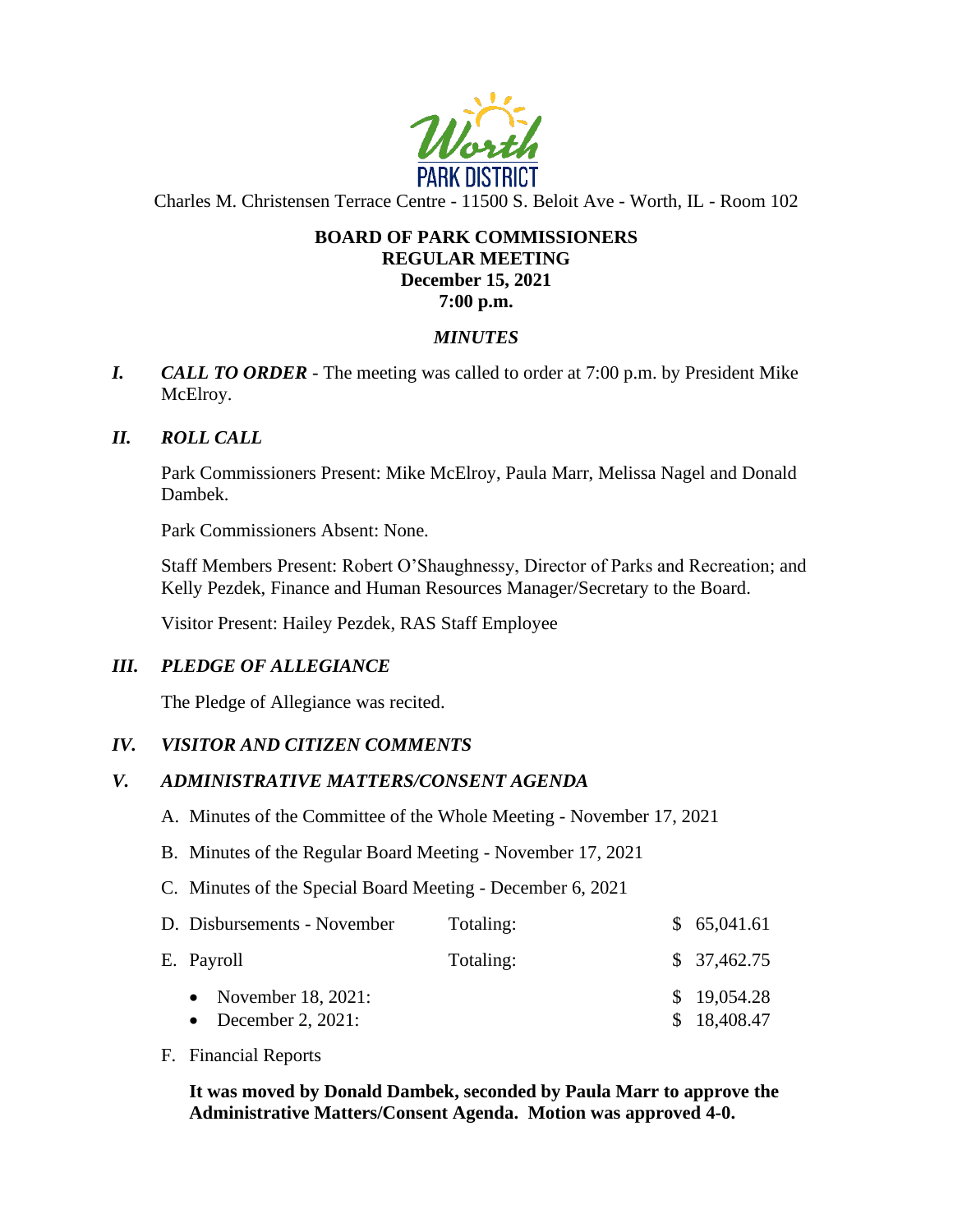# *VI. PRESIDENT'S REPORT*

A. Correspondence

President McElroy referred the Board to the invitation from the Hogan Family for the Eagle Scout Ceremony for Katie Hogan on Jan 2, 2022, at St. Marks Church in Palos Hills.

B. Public Recognition

President McElroy presented an award to Hailey Pezdek, RAS Staff Employee for 5 years of dedicated service to the Park District. He also recognized Brian Piszczek, Superintendent of Parks, and Cindy Redenbaugh, Receptionist, who were unable to attend. The Board thanks them all for their dedication and hard work over the past 5 years.

# *VII. COMMITTEE REPORTS/ACTION*

- A. Administration, Finance & Liability
	- 1. Revision to Board of Park Commissioners By-Laws- Chapter XVII-Miscellaneous

**It was moved by Melissa Nagel, seconded by Paula Marr that the Board of Park Commissioners approves the Revision to Board of Park Commissioners By-Laws - Chapter XVII- Miscellaneous - Item #14 to read: "No Board member or a member of a Board member's family will be eligible to become a paid employee of the Park District." Motion was approved 4-0.** 

B. Facilities, Parks and Planning

No Action Recommended.

C. Recreation

No Action Recommended.

# *VIII. DEPARTMENT REPORTS*

A. Recreation

The Recreation Report was included in the board meeting information and was presented by Superintendent of Recreation Analitis at the Committee of the Whole meeting.

B. Parks

The Parks Report was included in the board meeting information and was presented at the Committee of the Whole Meeting.

C. Administration

The Administration Report was included in the board meeting information and was presented by Director of Parks and Recreation O'Shaughnessy.